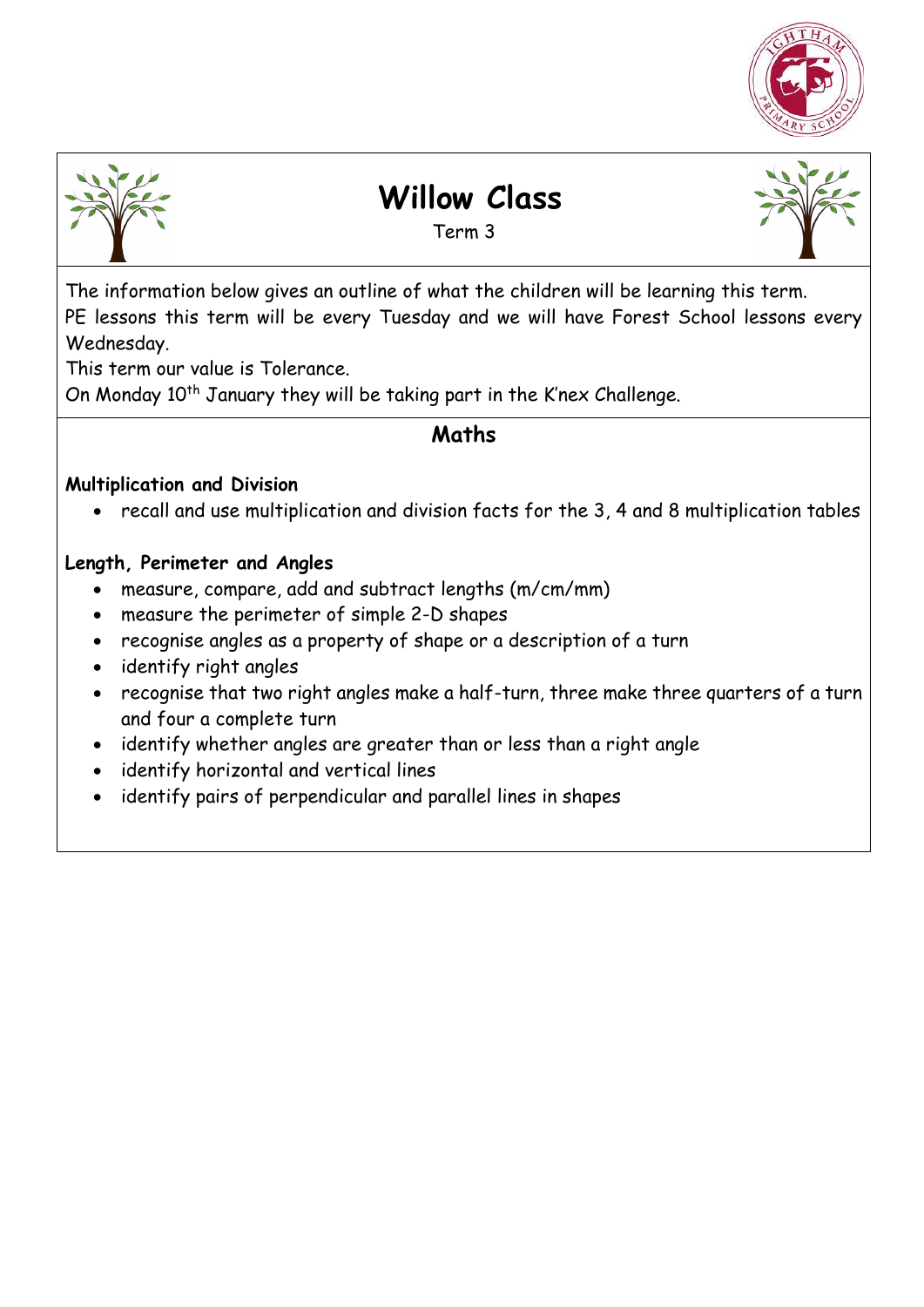# **English**

#### **Spelling**

- homophones
- words with ending with ly
- using a dictionary and thesaurus

#### **Writing**

- revision of apostrophes to show possession
- using place prepositions
- coordinating conjunctions
- subordinating conjunctions
- using speech marks

### **draft and write by:**

- composing and rehearsing sentences orally
- begin to organise paragraphs around a theme
- in narratives, create and describe settings and characters

### **evaluate and edit by:**

proof-read for spelling and punctuation errors

### **Reading**

# **develop pleasure in reading, motivation to read, vocabulary and understanding by:**

- listening to and discussing a wide range of fiction, poetry, plays, non-fiction and reference books or textbooks
- using dictionaries to check the meaning of words that they have read
- preparing poems and play scripts to read aloud and to perform,
- discussing words and phrases that capture the reader's interest and imagination

**understand both the books that they can already read accurately and fluently and those that they listen to by:** 

- checking that the text makes sense to them, discussing their understanding and explaining the meaning of words in context
- asking questions to improve their understanding of a text
- predicting what might happen from details stated
- drawing inferences such as inferring characters' feelings, thoughts and motives from their actions
- participate in discussion about both books that are read to them and those they can read for themselves, taking turns and listening to what others say.